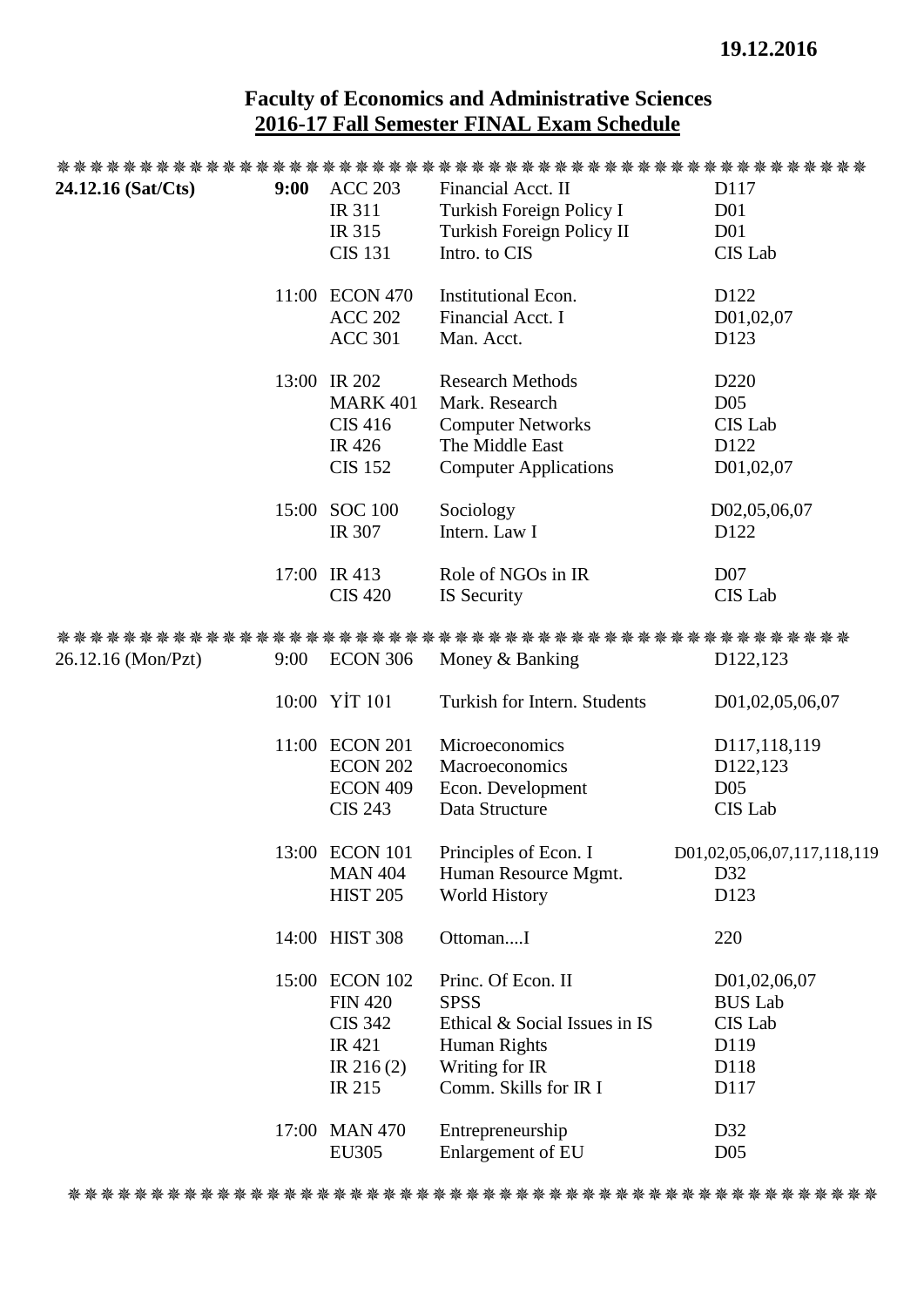| 27.12.16 (Tues/Salı)  | 9:00 | <b>MAN 308</b>  | Oper. Res. & Management                   | D32                         |
|-----------------------|------|-----------------|-------------------------------------------|-----------------------------|
|                       |      | 10:00 ATA 101   | Atatürk İlk. I                            | D01,02,05,06,07,117,118,123 |
|                       |      | 11:00 MAN 102   | Princ. of Management                      | D117,118,122,123            |
|                       |      | <b>ECON 304</b> | Econometrics                              | D <sub>06</sub>             |
|                       |      | <b>BANK 405</b> | <b>Risk Management</b>                    | D32                         |
|                       |      | <b>IR 210</b>   | Modern Pol. Thought                       | D <sub>02</sub>             |
|                       |      | <b>POL 312</b>  | Comp. Pol. Syst.                          | D <sub>05</sub>             |
|                       |      | <b>CIS 363</b>  | Software Engineering                      | CIS Lab                     |
|                       |      | 13:00 MAN 101   | Intro. to Business                        | D01,02,05,06,07,32          |
|                       |      | <b>BANK 303</b> | Banking Oper. I                           | D <sub>220</sub>            |
|                       |      | <b>CIS 242</b>  | <b>Animation Techniques</b>               | CIS Lab                     |
|                       |      | 15:00 MAN 206   | Introduction to Law                       | D117,118                    |
|                       |      | <b>LAW 106</b>  | Introduction to Law                       | D32                         |
|                       |      | <b>ECON 414</b> | European Econ.                            | D <sub>06</sub>             |
|                       |      | <b>MAN 310</b>  | Org. Behaviour                            | D01,02,07                   |
|                       |      | <b>CIS 246</b>  | Database Management                       | CIS Lab                     |
|                       |      | 17:00 EU 201    | <b>EU Competition Policy</b>              | D <sub>122</sub>            |
|                       |      | <b>POL 413</b>  | <b>Political Reconcilization</b>          | D32                         |
|                       |      |                 |                                           |                             |
| 28.12.16(Wed/Cars)    | 9:00 | <b>FIN 301</b>  | <b>Business Finance</b>                   | D117,118,119,122            |
|                       |      | IR 313          | International Pol. & Sec.                 | D123                        |
|                       |      | 11:00 MAT 172   | Maths. II                                 | D01,02,06,07                |
|                       |      | <b>HIST 103</b> | Hist. of Civil.                           | D123                        |
|                       |      | <b>CIS 386</b>  | Database Programming I                    | CIS Lab                     |
|                       |      | <b>MAN 407</b>  | Strategic Mgmt.                           | D32                         |
|                       |      | 13:00 MAT 171   | Maths. I                                  | D01,02,05,06,07,122         |
|                       |      | <b>FIN 302</b>  | Financial Mgmt.                           | D32                         |
|                       |      | 15:00 MAT 281   | Stat. I                                   | D01,02,07                   |
|                       |      | <b>MAT 282</b>  | Stat. II                                  | D117,118                    |
|                       |      | <b>IR 400</b>   | The Cyprus Issues                         | D32                         |
|                       |      | 17:00 ECON 307  | Public Fin.                               | D <sub>07</sub>             |
|                       |      | <b>IR 205</b>   | <b>Constitutional Law</b>                 | D <sub>05</sub>             |
|                       |      | <b>CIS 460</b>  | <b>Mobile Application Development</b>     | CIS Lab                     |
|                       |      |                 |                                           |                             |
| 29.12.16 (Thurs/Pers) |      | 9:00 POL 303    | <b>Public Policy</b>                      | D119                        |
|                       |      | 11:00 MARK 303  | Principles of Marketing                   | D123                        |
|                       |      | <b>IR 207</b>   | Intern. Relations I                       | D01,07                      |
|                       |      |                 | ECON 412/EU404 EU and International Trade | D <sub>05</sub>             |
|                       |      | 13:00 IR 316    | Intern. Rel. Theories                     | D <sub>123</sub>            |
|                       |      | <b>MARK 307</b> | Consumer Beh.                             | D32                         |
|                       |      | <b>BANK 309</b> | Math. of Finance                          | D <sub>220</sub>            |